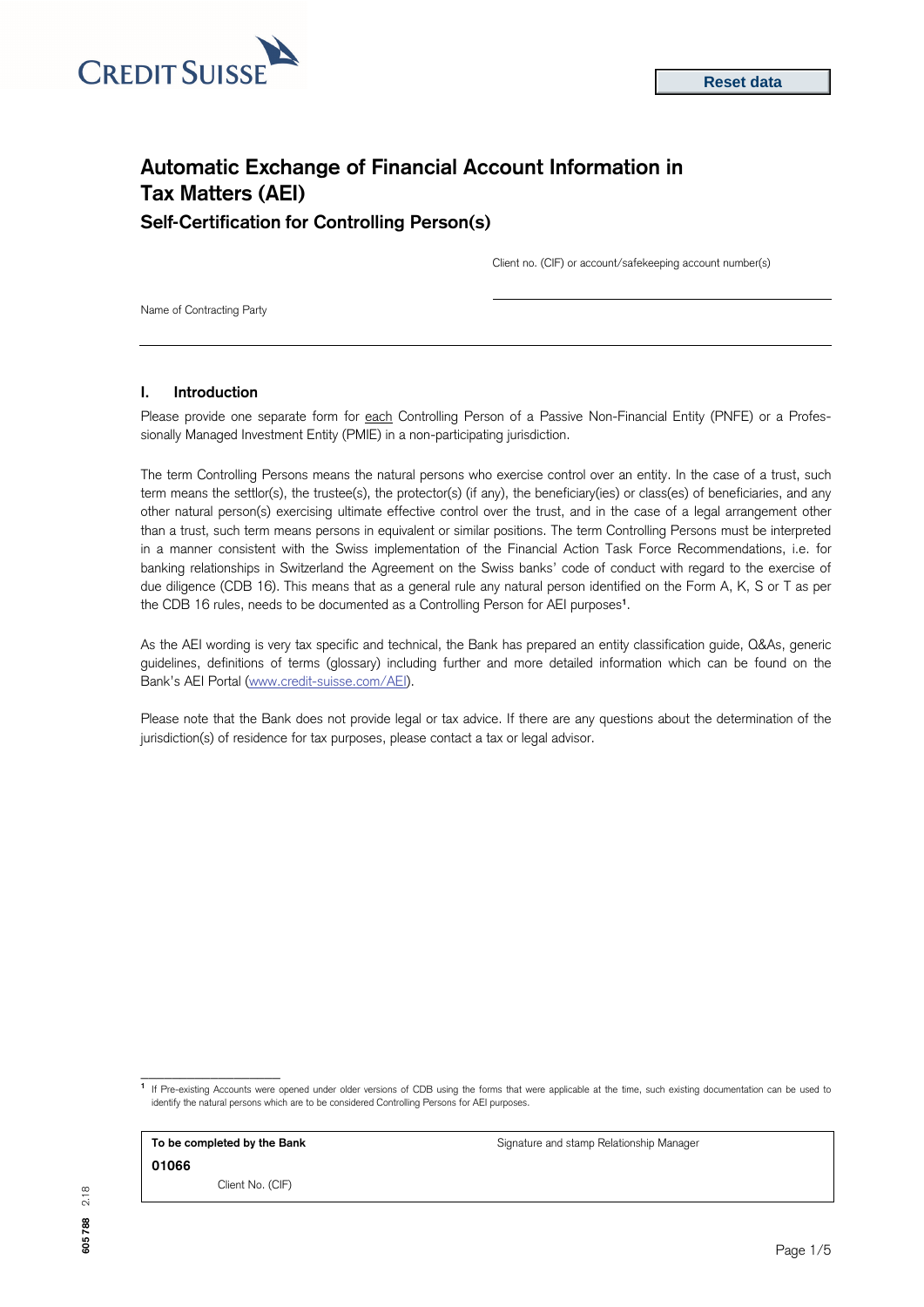# **II. Controlling Person Information and Tax Residence**

### **Controlling Person**

| Name                           | First name |
|--------------------------------|------------|
| Date of birth (dd.mm.yyyy)     |            |
| Residence Address / Street/No. |            |
| Zip code                       | Town/City  |
| Country (no abbreviation)      |            |

Please insert **all** jurisdiction(s) of residence for tax purposes below.

Generally, an individual is resident for tax purposes in a jurisdiction if, under the laws of that jurisdiction (including tax conventions, e.g. double tax agreements), he/she pays or should be paying taxes therein by reason of his/her domicile, residence, or any other criterion of a similar nature, and not only from sources in that jurisdiction.

Further you may be required to provide additional information to evidence the declaration made.

For additional information on tax residence, please contact a tax and legal adviser or visit the Bank's AEI Portal [\(www.credit-suisse.com/AEI\).](http://www.credit-suisse.com/AEI) 

# **Jurisdiction 1:**

**Jurisdiction(s) of Residence for Tax Purposes Taxpayer Identification Number (TIN)<sup>2</sup>** (no abbreviations) (or equivalent Identification Number)



**If the TIN is unavailable, please tick the box with the appropriate reason (only one box can be ticked):** 

**Reason A**: The relevant jurisdiction is Switzerland (Note: If you tick this box, please make sure that you also have entered above your jurisdiction of residence for tax purposes)

**Reason B:** The jurisdiction where the AEI Account Holder is liable to pay tax does not issue TINs (or an equivalent identification number) to its residents**<sup>3</sup>**

**Reason C**: The TIN is not available at the moment but will be provided as soon as possible.

# **To be completed by the Bank**

\_\_\_\_\_\_\_\_\_\_\_\_\_\_\_\_\_\_\_

Client No. (CIF)

**<sup>2</sup>** For more information regarding TIN please contact a tax or legal adviser or visit the Bank's AEI Portal (www.credit-suisse.com/AEI).

**<sup>3</sup>** Reason B also covers cases where the jurisdiction in which the AEI Account Holder is liable to pay tax does not issue TINs to some types of its residents (e.g. minors).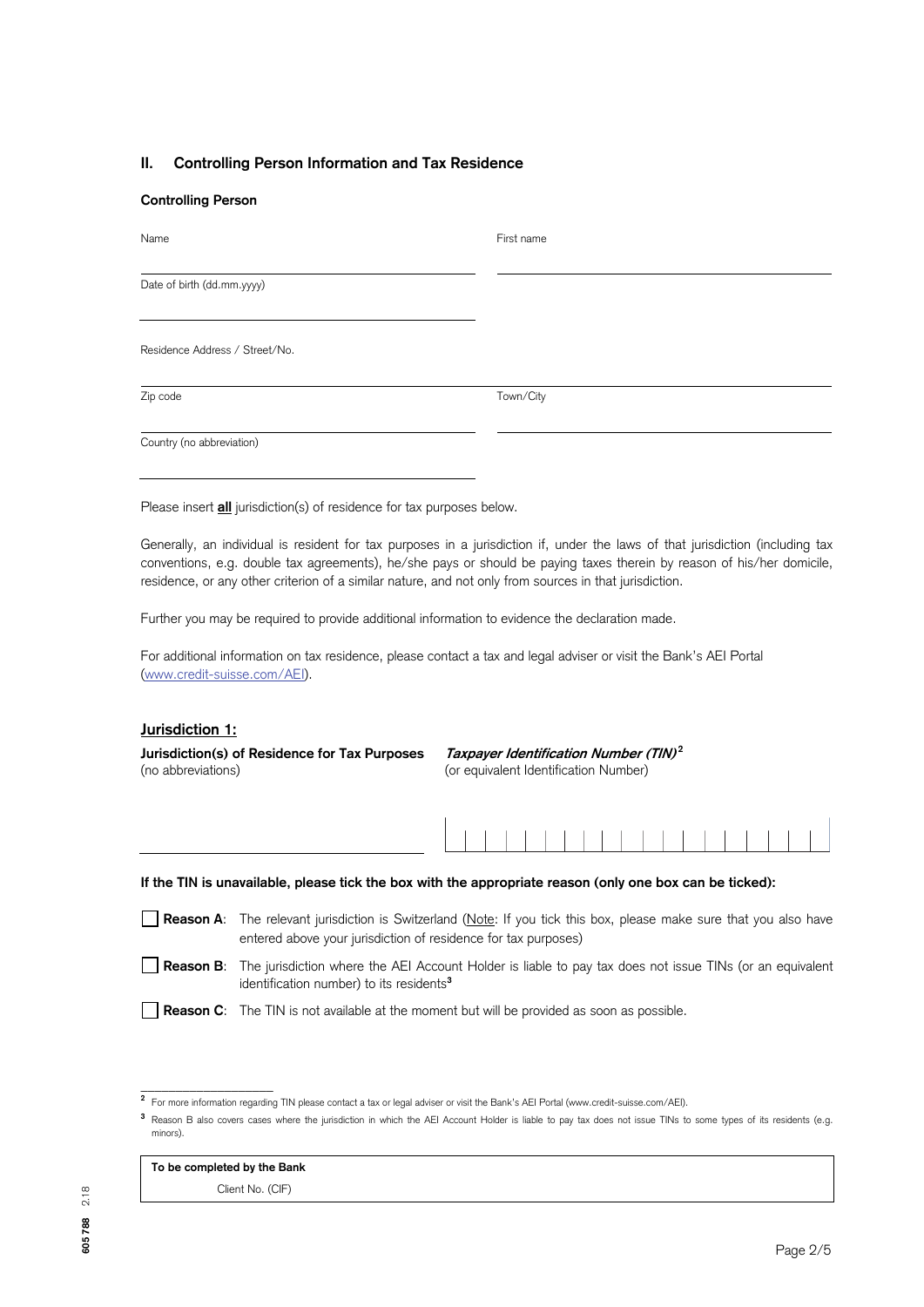# **Jurisdiction 2:**

**Jurisdiction(s) of Residence for Tax Purposes Taxpayer Identification Number (TIN)<sup>2</sup>** (no abbreviations) (or equivalent Identification Number)

#### **If the TIN is unavailable, please tick the box with the appropriate reason (only one box can be ticked):**

**Reason A**: The relevant jurisdiction is Switzerland (Note: If you tick this box, please make sure that you have also entered above your jurisdiction of residence for tax purposes)

 **Reason B**: The jurisdiction where the AEI Account Holder is liable to pay tax does not issue TINs (or an equivalent identification number) to its residents**<sup>3</sup>**

**Reason C**: The TIN is not available at the moment but will be provided as soon as possible.

# **Jurisdiction 3:**

| Jurisdiction(s) of Residence for Tax Purposes | Taxpayer Identification Number (TIN) <sup>2</sup> |
|-----------------------------------------------|---------------------------------------------------|
| (no abbreviations)                            | (or equivalent Identification Number)             |

### **If the TIN is unavailable, please tick the box with the appropriate reason (only one box can be ticked):**

- **Reason A**: The relevant jurisdiction is Switzerland (Note: If you tick this box, please make sure that you also have entered above your jurisdiction of residence for tax purposes)
- **Reason B**: The jurisdiction where the AEI Account Holder is liable to pay tax does not issue TINs (or an equivalent identification number) to its residents**<sup>3</sup>**

**Reason C**: The TIN is not available at the moment but will be provided as soon as possible.

**Please use an additional form if the above mentioned AEI Account Holder is tax resident in more than three jurisdictions.** 

### **To be completed by the Bank**

\_\_\_\_\_\_\_\_\_\_\_\_\_\_\_\_\_\_\_\_

Client No. (CIF)

**<sup>2</sup>** For more information regarding TIN please contact a tax or legal adviser or visit the Bank's AEI Portal (www.credit-suisse.com/AEI).

**<sup>3</sup>** Reason B also covers cases where the jurisdiction in which the AEI Account Holder is liable to pay tax does not issue TINs to some types of its residents (e.g. minors).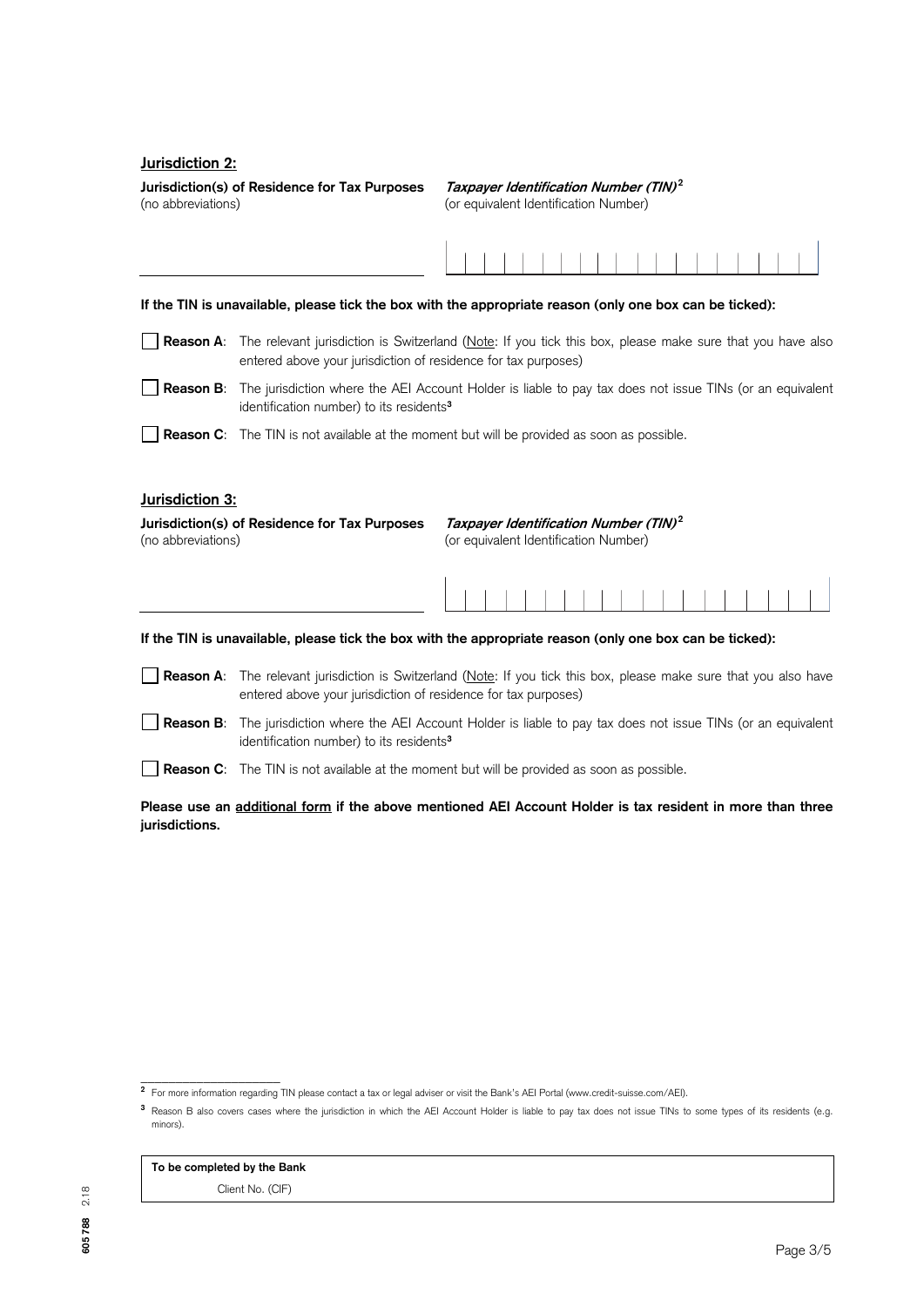# **III. Type of Controlling Person**

Please provide the Controlling Person's Status by ticking the appropriate box(es). More than one is possible.

- a) Controlling Person of a legal person control by ownership
- b) Controlling Person of a legal person control by other means
- c) Controlling Person of a legal person senior managing official
- d) Controlling Person of a trust settlor
- e) Controlling Person of a trust trustee
- f) Controlling Person of a trust protector
- g) Controlling Person of a trust beneficiary
- h) Controlling Person of a trust other
- i) Controlling Person of a legal arrangement (other than a trust) settlor-equivalent (e.g. founder)
- j) Controlling Person of a legal arrangement (other than a trust) trustee-equivalent
- k) Controlling Person of a legal arrangement (other than a trust) protector-equivalent
- l) Controlling Person of a legal arrangement (other than a trust) beneficiary-equivalent (e.g. beneficiary of a foundation)
- m) Controlling Person of a legal arrangement (other than a trust) other-equivalent

# **IV. Acknowledgement and Certification**

- 1. The Contracting Part*y* confirms that all statements made in this form are to the best of its knowledge and belief, correct and complete.
- 2. The Contracting Party confirms that it has listed all the Controlling Person's jurisdiction(s) of residence for tax purposes.
- 3. The Contracting Party acknowledges that the information contained in this form and information regarding the above mentioned bank account may be reported to the tax authorities in Switzerland and exchanged with tax authorities of other countries in which the Contracting Party (or the Controlling Person, if different) may be resident for tax purposes where those countries have entered into agreements to exchange financial account information with Switzerland.

**To be completed by the Bank** Client No. (CIF)